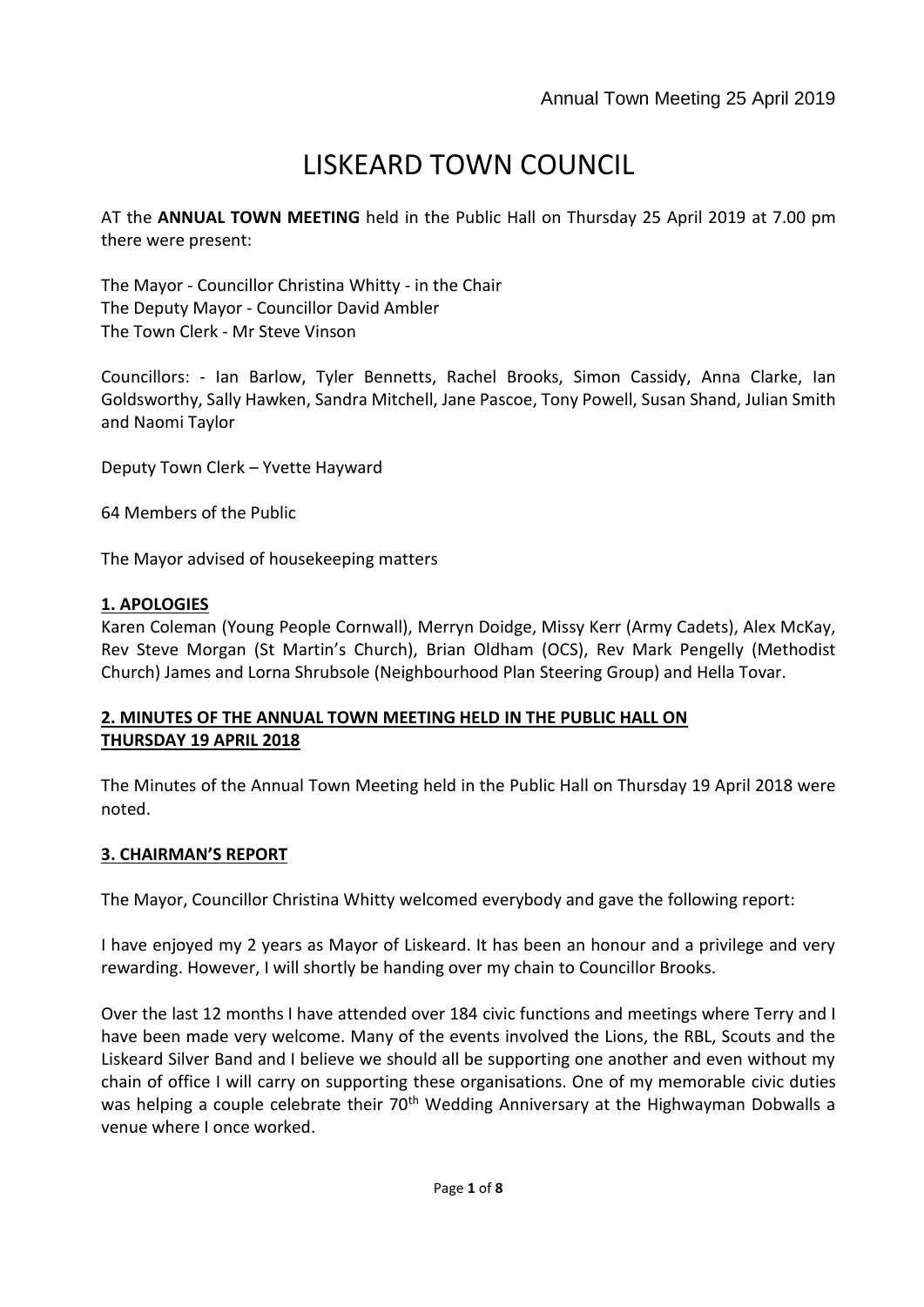As a Council we have 15 councillors all of whom are unpaid volunteers. These also include 2 Cornwall Councillors, Jane Pascoe and Sally Hawken, which are paid posts, and we all strive to work together to serve the community of Liskeard.

Last year we saw the resignation of Sue Pike, and Simon Cassidy was co-opted to fill her position on the council. Then at Christmas, Roger Holmes retired after serving 50 years on the Town Council. He also served on the District, the Borough and Cornwall Council. While he was on the Town Council, he was Mayor twice and Deputy Mayor. Recently there was an article in the Cornish Times about him and everyone who knew Roger will miss him. But like me I'm sure they all wish him well for his new life in France. In February Ian Barlow was co-opted to take his place on the council.

Another change for the council is Councillor David Ambler retiring as Sergeant of the Mace, a role he has held for 13 years. David maintained this role with dignity and protected the Mayors. David has been a Councillor for just under 2 years and has been my Deputy Mayor for the last year. I would like to thank David for all the support he has given me and the council and for his role as mace barer. We will be holding interviews shortly to fill this post.

Like most places of employment staff changes are a frequent occurrence and the Town Council is no different. We have recently held interviews to fill a caretaker vacancy. Other changes that have occurred in the office are changes in roles. Yvette has passed her clerk course and is now our Responsible Financial Officer (RFO) and Deputy Town Clerk. Congratulations must go to Yvette for all her hard work in passing her clerk course and for her promotion. Mandy has had her hours increased to cover events management and Erin has taken on the Safeguarding role. Steve, having passed the RFO responsibilities to Yvette has freed up some of his time to work on the economic development responsibilities which will come forward from the Neighbourhood Plan and Cattle Market work space projects and Liskeard Together.

In October last year our Neighbourhood Plan went to a referendum and it received a "YES" vote from 91.5% of those who voted and will be our Plan until 2030. It took 4 and a half years of hard work by a small group of councillors and volunteers lead by James and Lorna Shrubsole, for whom we owe a great deal of thanks for without their hard work we would probably still be working on the Plan. Now that we have the Plan, we must start looking on some of the projects.

The Cattle Market which is owned by Cornwall Council is one of the projects the Town Council is working on with Cornwall Council and the Liskerrett centre. Recently a charrette was held where the community were invited to come forward with their ideas for the cattle market redevelopment. We are also working on having an Agri Hub. There have been two sheep auctions at Bolitho Farm as well as the Annual Fat Stock Show being held there and some of us believe Liskeard is still a prime site for some sort of market. We are surrounded by farms. A demand study has been carried out. This site would create much needed employment for Liskeard.

Growth of the Town is a topic that often comes up in conversation. We now have Wetherspoons which opened in June last year after a wait of 9 years, and we have lots of houses being built, we even have Costa being built out near Morrisons but what about the Town Centre? We still have 4 banks, but we have empty shops. Liskeard in Bloom and the Town traders are working very hard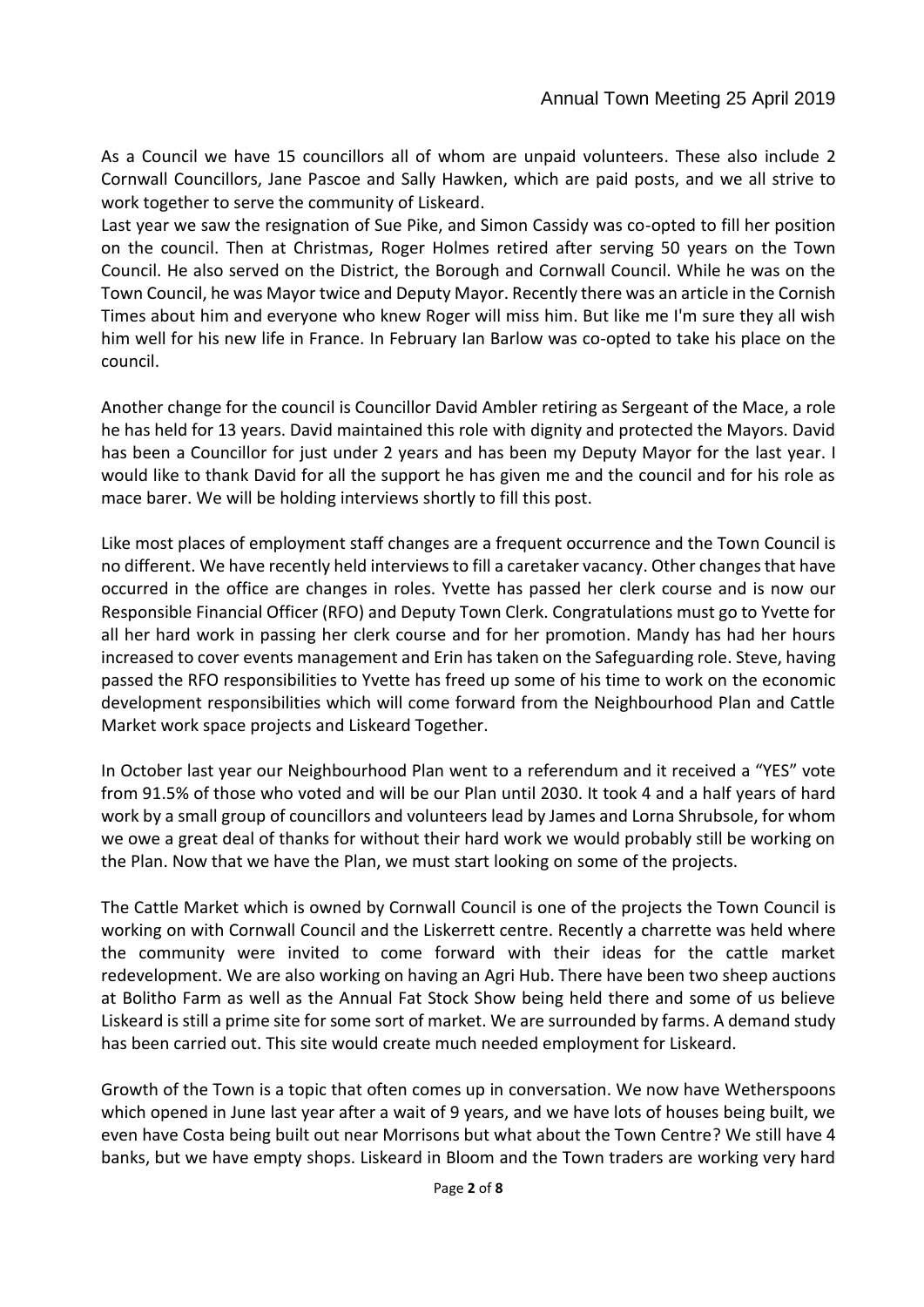to make the town look attractive and encourage visitors and have won awards on behalf of the Town, but there is still work to be done to encourage business to locate to Liskeard.

The Planning Committee has had a busy year looking at many plans. Most of which the committee approved. The committee looks very closely at all plans before submitting their decision to Cornwall Council. We are only consultees and it is Cornwall Council who make the final decision but if we object it goes to the planning committee in Bodmin. Their decision would be final unless it went to an appeal.

The Communications and Engagement Committee also had a busy year working on Nadelik Lyskerrys (Cornish Christmas) and Liskeard Unlocked (National Heritage Open Days) as well as trying to relocate a new town sign at the entrance to Liskeard from Plymouth. The committee is also continuing to support production of the Lyskerrys community magazine, and the Council has granted up to £12.000 for this.

The Facilities Committee have been working on a Public Hall refurbishment project for a few years and in August last year work started on the refreshment room. A new kitchen was put in, the centre beam has been reduced, a changing place toilet was installed, 17 new fire doors have been replaced, 2 lifts have been installed and the ceiling in the long room has been lowered. This work was finished just before Christmas with only minor issues needing to be sorted in the New Year. This work cost the council just under £300.000. The council have decided to change the names of the Long room and Refreshment room to the "Emily Hobhouse" and "Wheal Phoenix" rooms and next week there will be a Launch Opening. The community are invited to view the alterations and enjoy a cream tea. This was the biggest investment in the Public Hall meeting rooms since the mid 1990s. The Facilities committee have also signed a 10-year joint least with Cornwall Council for the running of Westbourne Gardens and are looking into putting in water and electricity which will hopefully encourage wider use of the gardens.

The finance committee has given out several grants over the last 12 months and this year we have increased the budget. Over the winter months each committee look at their budget for the forthcoming year and after several meetings and discussions a final draft was presented to Full Council in January. The Council set this year's precept at £438,960 which was submitted to Cornwall Council. This means that a D band resident's yearly council tax bill would increase from £139.42 to £141.08 an increase of 3 pence per week. Residents can access information on the Council from our website, including agendas and minutes of meetings, and details of forthcoming events, a lot of information is also sent out via social media and we thank Mandy for her hard work involved in this.

Once again, I would like to thank the council for allowing me to be the Mayor of our fantastic town of Liskeard. I have attended over 384 civic functions and meetings in my two years as Mayor, but myself and Terry have enjoyed every minute of it. It has been an honour and privilege to have been your Mayor, and I wish Rachel and Rod good luck in there mayoral year.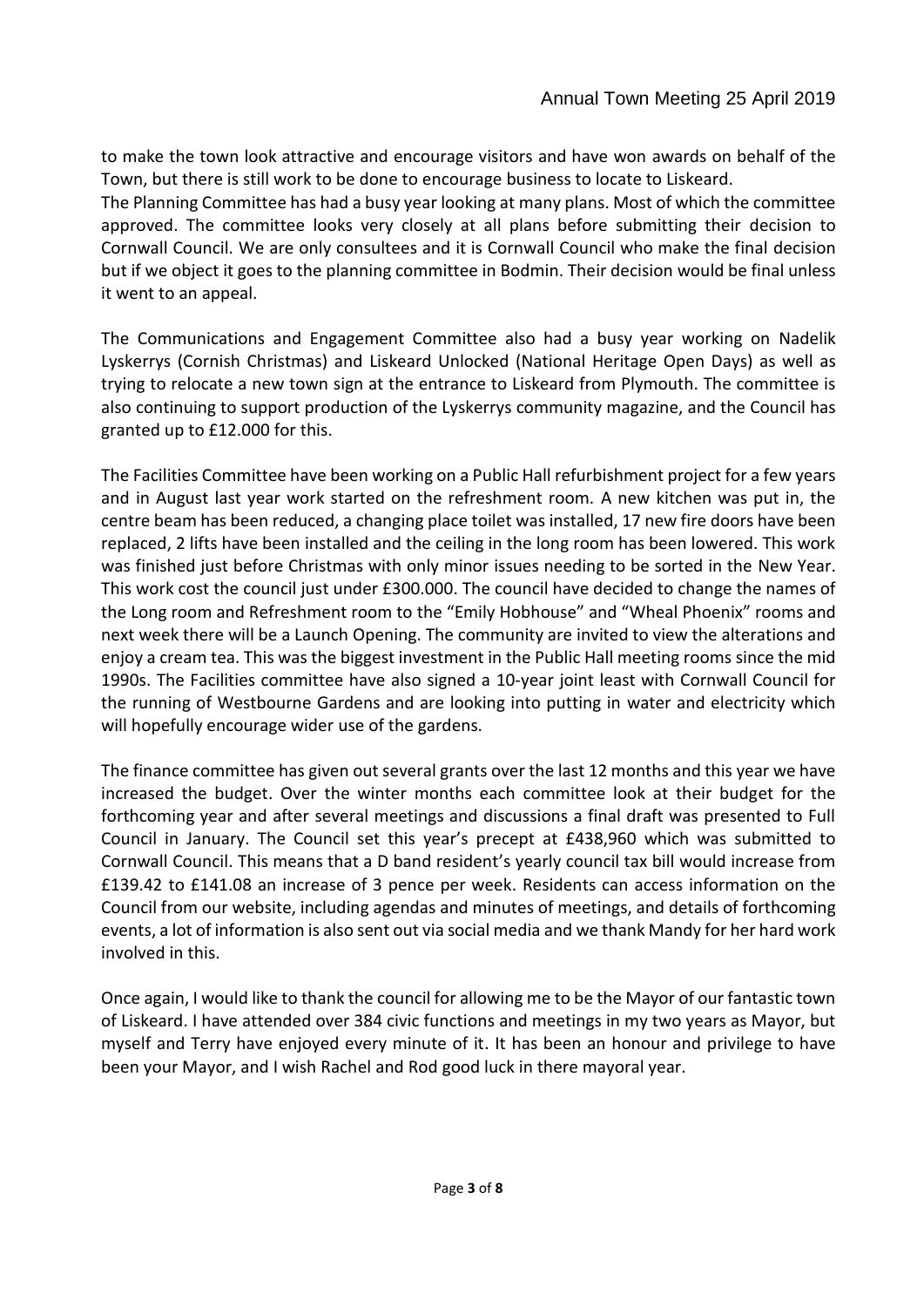# **4. 1387 LISKEARD AIR CADET SQUADRON - How they used a grant from Liskeard Town Council**

The Air Cadets had a strong local group of boys and girls aged 12 – 19. They had received a grant of £1,400 which they had used to purchase radio equipment. The radios were essential when participating in activities such as Duke of Edinburgh awards to keep the young people safe. They also helped them to learn more about wider communication and develop these skills for everyday life.

The cadets also supported other local community events such as parking cars at shows for which the radios could be used.

# **5. LISKEARD SCHOOL AND COMMUNITY COLLEGE GIRLS U15 CRICKET TEAM – To receive a grant for £450 to assist them attending the regional finals in Southampton**

Emily Geach, Kensa Bennallick, Emily Joyce and Chloe Penhaligan received the cheque on behalf of the team. The girls said the monies would help them with travel to the event and kit, which would make them feel more confident when representing Liskeard and Cornwall. They all loved cricket, particularly for the team spirit, and hoped their achievements would encourage other students to play cricket.

# **6. TRUST REPORTS**

The Town Clerk reported that Liskeard Town Council had increased its grant budget to £10,000 for the 2019/20 financial year. The Grant Awarding Policy had recently been updated, and full details including the application form could be found on the Town Council website at [www.liskeard.gov.uk](http://www.liskeard.gov.uk/)

In addition, the Town Council administered the following trusts for which details could also be found on the website:

### Philip Blamey Trust

The trust was established '*For the educational benefit of such boy or girl as the Mayor and Town Clerk for the time being shall consider, such income will be of the most use and benefit for such educational purposes aforesaid' (Area of Benefit – Liskeard)'.*

The Mayor and Town Clerk were trustees of the Trust which had funds of £3,124.76 after making a grant a £500 in the last year.

### Eve Bowles Memorial Fund

The Eva Bowles Memorial Fund was established to help local young people in Liskeard to take part and enjoy music making in all its various forms. Grant eligibility:

 Available to students up to and including age 18 who live within Liskeard town boundaries and who are devoted to the study of music.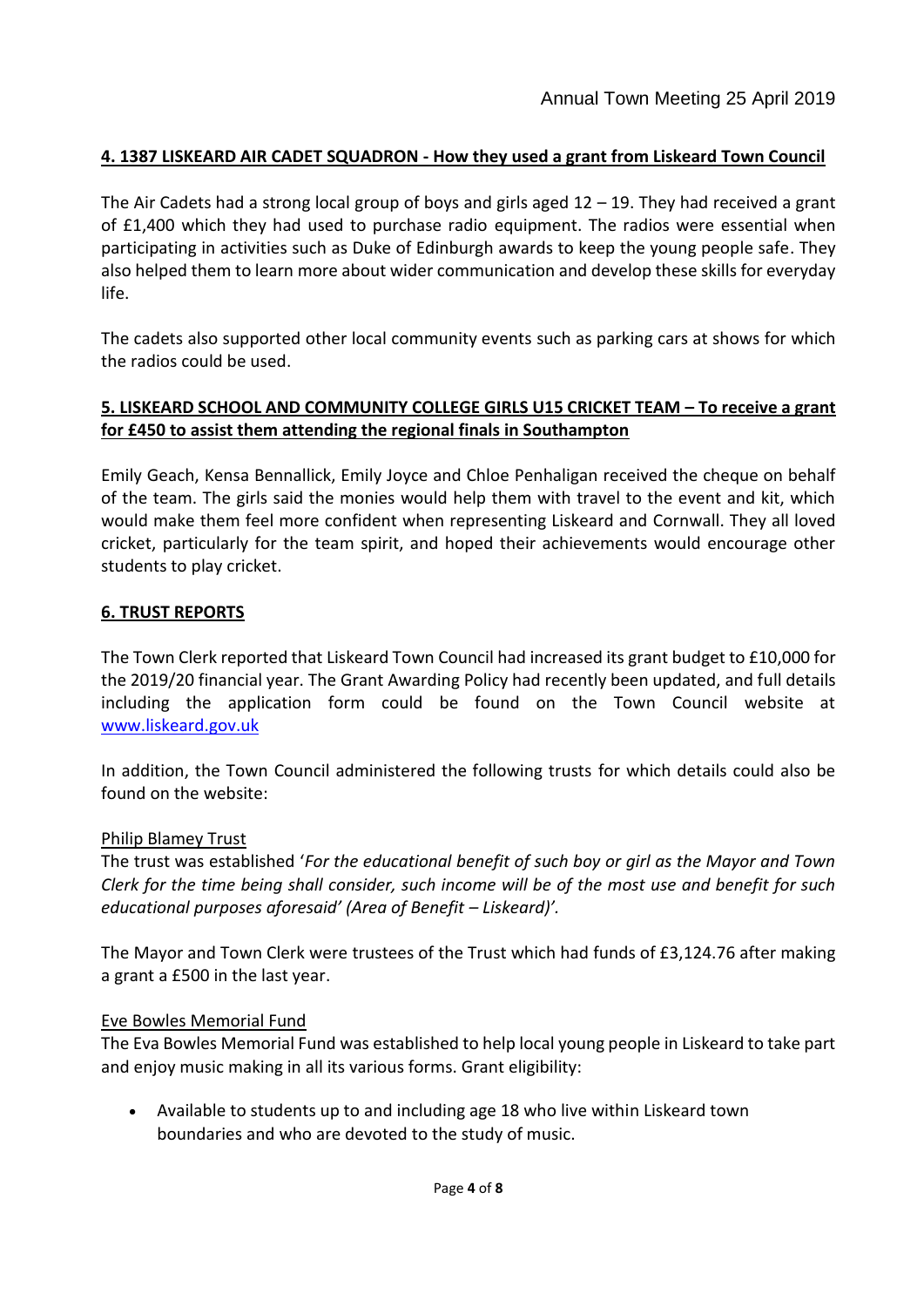- Students anticipated progress must be vouched for by a professional tutor or school music teacher.
- Grants will be made, in normal circumstances, following a personal interview.

The Mayor and Town Clerk were trustees of the fund which had £2,317.68. No applications had been received this year.

# King George V - Thorn Park

This fund had £2,325.68 available.

# Alex Page Trust

The Trust aims to help young people who want to learn a skilled trade but find the low income and financial outlay for professional tools or training a positive disincentive. Open to anyone below the age of 21 at the time of application and resident in the Liskeard area (PL14 postcode). Applicants must be pursuing a nationally recognised qualification (e.g. Modern Apprenticeship or NVQ), or a qualification which is recognised by a trade organisation appropriate to the career concerned. No minimum or maximum limits. Generally, relatively small 'one-off' awards will be available rather than continuous funding for any individual applicant.

Jane Page reported that over the last year, the Trust had raised £504.79 and made two grants totalling £1,772 leaving a balance at the year end of £11,025.96.

Jane read a report from Merryn Doidge, who had received grants from the Philip Blamey and Alex Page Trusts to assist her in attending Exeter College and pursuing her aspirations to play professional rugby. Merryn was now being picked regularly for Bristol Bears Women's Rugby and had also played international games for the England Women's National Academy and the England Women's U20's.

The grants received had helped with Academy fees, kit and assisted with travel to camps and matches sometimes  $3 - 4$  hours away. She had finished her last year of academic study with distinctions and hoped to do the same this year. Lecturers had been supportive in helping with the challenges of balancing study with sport. England Senior Ladies was her next aspiration.

# **7. LILY CROCKER (DEPUTY MEMBER OF THE YOUTH PARLIAMENT)**

Since becoming a member of the Youth Parliament, Lily had taken part in several local events such as the former cattle market charrette process, the Community Fair and the town litter pick, while at the Youth Parliament current topics such as Brexit and global warming were being debated. Lily will also be championing causes she is passionate about such as mental health issues for young people.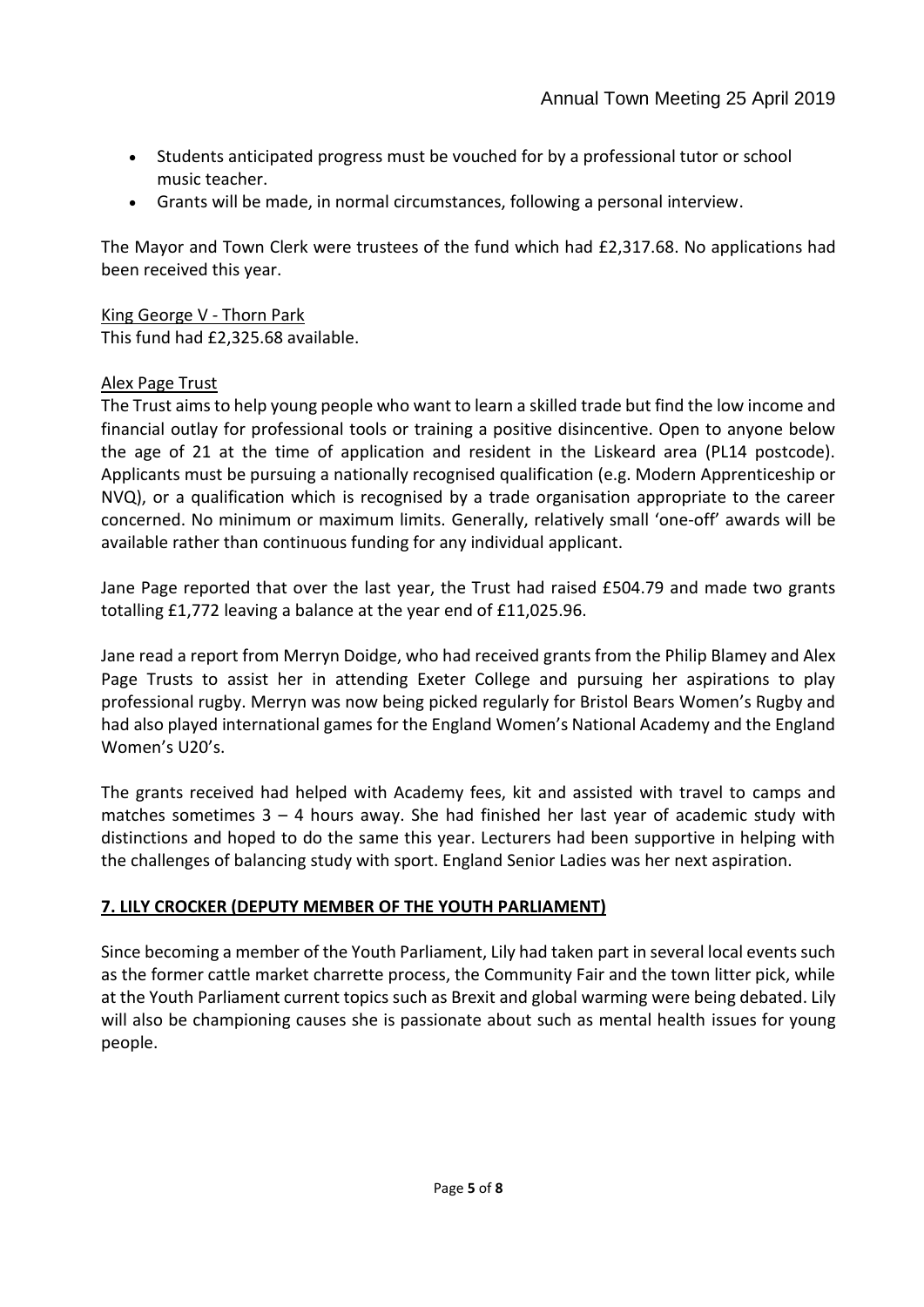# **8. SAFER LISKEARD – Insp. Rupert Engley, Sgt James Drake and Community Safety Officer Lucy Allison**

Safer Liskeard formed in April 2018 and is managed by Safer Cornwall. Liskeard is one of ten priority towns that has been identified as a Safer Town initiative based on population figures, crime data and the residents' views on crime and disorder in that area. It is a multi-agency initiative to improve community safety and reduce crime and anti-social behaviour in the town through multi-agency working. Safer Liskeard has identified the following community safety priorities for the Town:

- Problem drug use, dangerous drug networks/county lines/cuckooing and the associated violence
- Domestic abuse
- Taking pride in Liskeard and improved feelings of safety
- Comms, community engagement and building community resilience

To date several initiatives have focused on improving community safety and reducing crime and anti-social behaviour including;

- Safer Liskeard has made an evidence-based decision to purchase a needle disposal unit to be located outside the Town Council owned Sungirt Toilets
- Safer Liskeard supported National Domestic Abuse week and held a successful public engagement event at Liskeard Community Hospital
- Replacement Public Space Protection Order signs have been fitted at various locations across Liskeard, which provides Police and council with powers with regards to prohibiting alcohol consumption in specific areas of the town. Safer Liskeard have also agreed to part fund an ASB body worn camera for the local ASB caseworker.
- CCTV for the Town is also being explored by Liskeard Town Council and the Office of the Police and Crime Commissioner (OPCC)

# **9. LISKEARD'S MUFFINEER – Terry Whitty**

The muffineer was a cinnamon shaker on King George III's breakfast table when news arrived of victory at the battle of Trafalgar. The captain who delivered the news used the cutlery on the table to demonstrate how the battle progressed. The knives represented the English fleet, the spoons the Spanish and the forks the French. Queen Charlotte asked which HMS Victory was, and the King handed the Captain the muffineer, which he placed at the head of the knives. It was later given as a gift.

The muffineer is now part of the town silver, and regularly loaned to Terry when teaching naval history to new recruits at HMS Raleigh to enable them to see a valuable piece of naval history which now continues to inspire young sailors. Terry thanked the Town Council for permitting naval history to be brought to life in this way.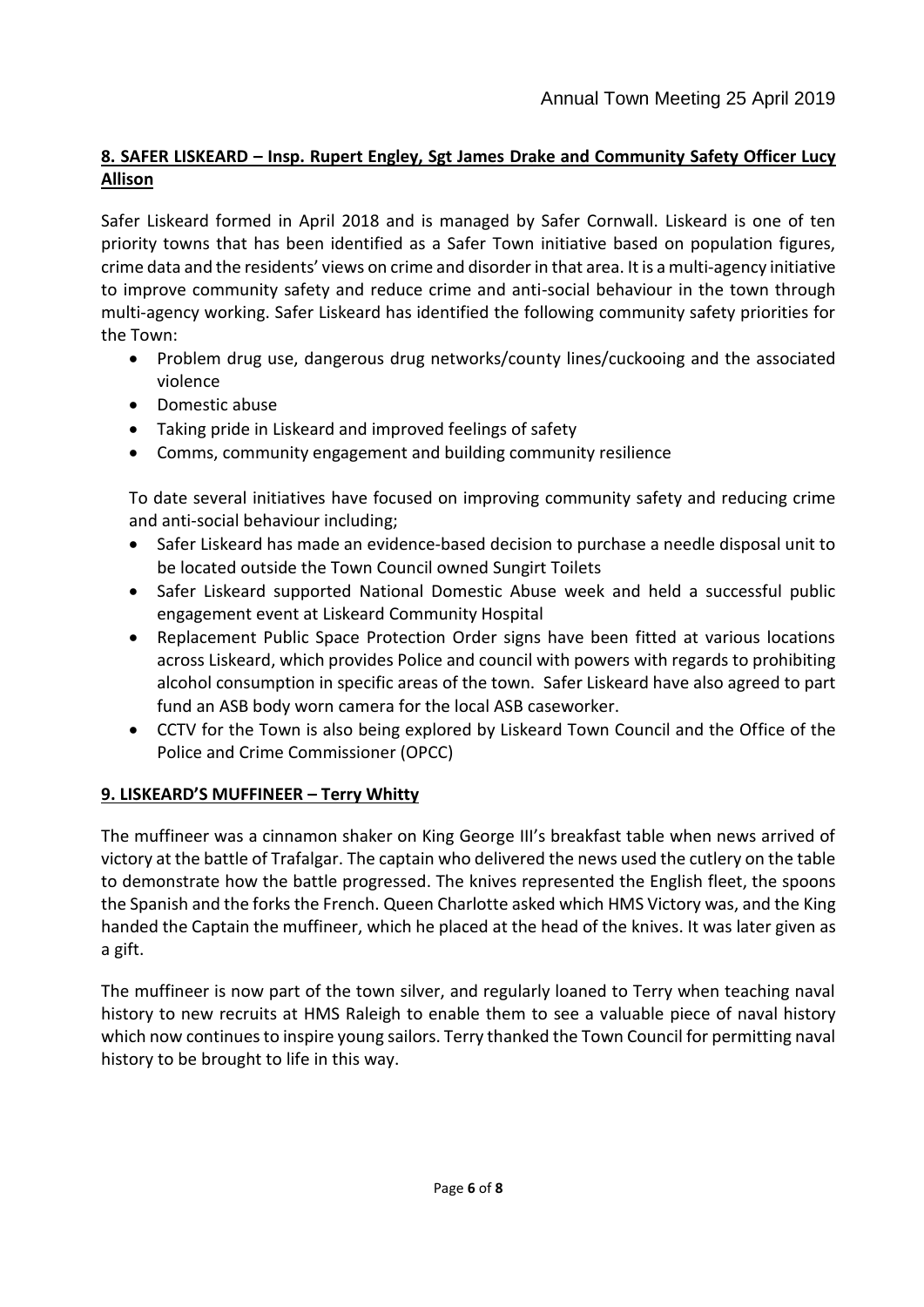# **10. LISKEARD LIGHTS UP – What's happening this year and how you can help**

Jenny Foster reported that this year's events would take place on Saturday 30 November. Many organisations were already involved but there were room for more. Their mission was to be an inclusive event. To provide the fantastic display of lights and flowers for the festive season lots of work is required in the lead up.

For the last 2 years they have worked with Golden Tree Productions, which has introduced a Cornish language dimension to events, which will continue this year. The first planning meeting will be on Friday 3 May and all are welcome, or if you can't make the meeting send in your ideas.

Assistance with fundraising, putting up/taking down lights, creating flower displays is always needed, but specific requirements for this year were a large Christmas tree and a marquee which could be used to house activities on the former cattle market site. Anybody who can help with these was asked to make contact via the town council office.

# **11. PUBLIC PARTICIPATION**

# Neighbourhood Plan

Q - The Neighbourhood Development Plan (NDP) for Liskeard was approved by Cornwall Council in November to guide planning decisions to the year 2030. One of the Plan's objectives was to attract high quality Employment to Liskeard and the surrounding area to match the house building and ensure the long term sustainability of the town.

As the Plan has a timescale of only 11 years, can I ask what the Town Council is doing, or plans to do, to attract new businesses to establish in the town, to provide fresh opportunities for local employment?

A – The Town Council were a partner in the development of the NDP. They were now working jointly with Cornwall Council on the redevelopment of the former cattle market and offering a possible investment of £100,000 to provide office and workspace. The NDP included three projects around an innovation/business support hub, training and development hub and IT technology which were being combined into a single project to take forward. The Town Council had formed a partnership to fund an employment land demand study, which showed that factory type accommodation within the town was needed. These enquiries were being used to attract private investment and provide employment. The Town Council now had an Economic Development working party and had directed more officer resource to this task.

### Liskeard in Bloom

There is a pop-up shop in Barras Street this week to raise money. Please donate any unwanted bric-a-brac, come and buy a bargain, or talk to us about the project.

### Peppers Park

Q - The estate has been built over the last 20 years over several phases and has reached a point where traffic is a significant problem, all converging on a single entry/exit point. What is being done to alleviate this?